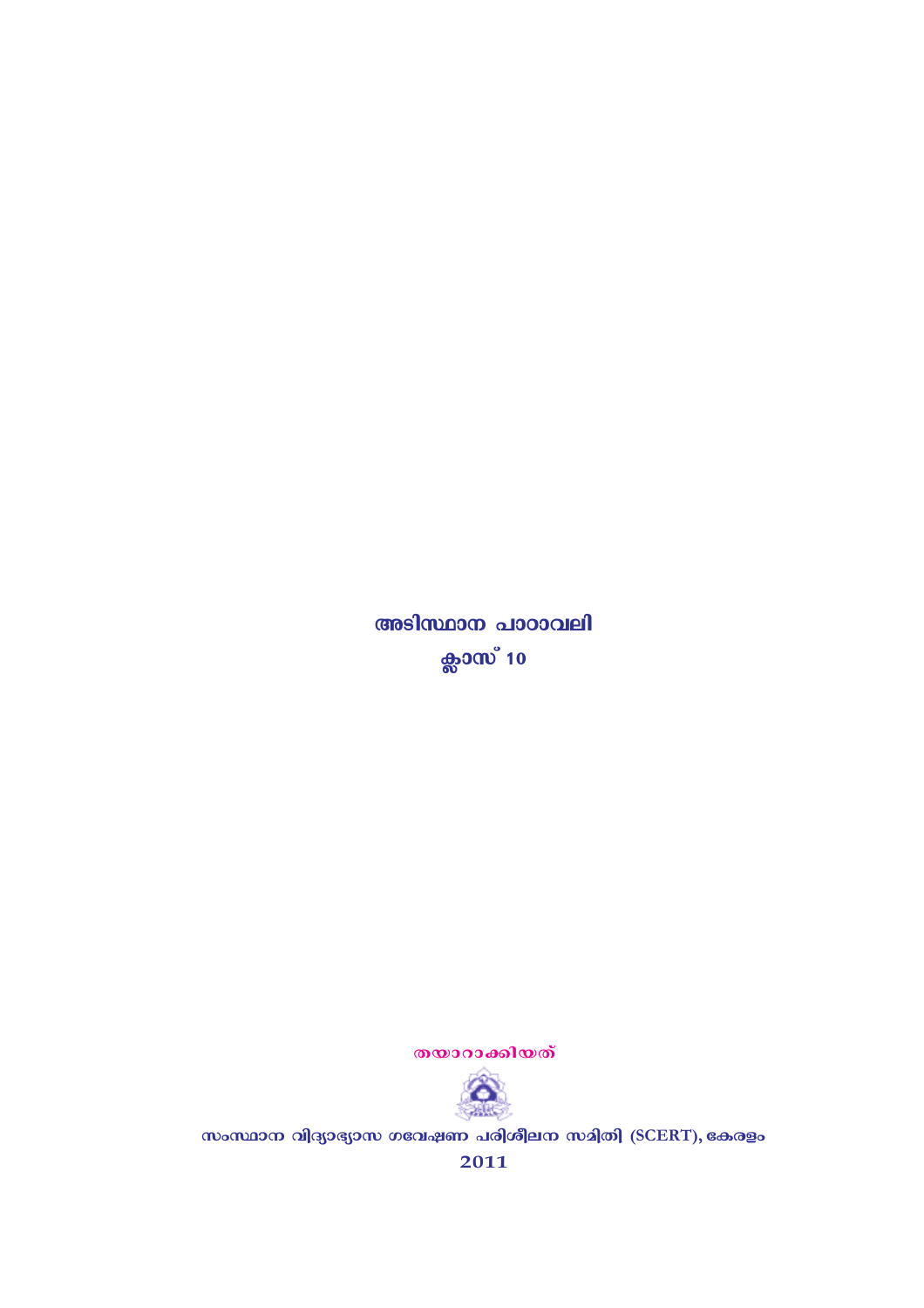# യൂണിറ്റ് –  $2$ വേണമീസ്നേഹബന്ധങ്ങളൂഴിയിൽ

- $\mathbf{1}$ 'തോരാമഴ' എന്ന ശീർഷകം മകൾ നഷ്ടപ്പെട്ട ഉമ്മയുടെ മനസ്സിന്റെ പ്രതീകമാണോ? നിങ്ങ ളുടെ അഭിപ്രായം സമർഥിക്കുക കുറിപ്പ് തയാറാക്കുക.  $(m\tilde{c} \omega \omega \tilde{d}$  2)
- $\overline{2}$ . "ഹൃദയമൊരുദ്യാനം. അവിടെ സ്നേഹത്തിന്റെ അല്ലെങ്കിൽ വെറുപ്പിന്റെ വിത്തിടാം. സ്നേഹത്തിന്റെ വിത്താണവിടെ വീണു പുക്കുന്നതെങ്കിൽ അവിടെ ദയയുടെയും ശാന്തി യുടെയും പരിമളം പരക്കുന്നു".

"ഇത്തിരി സ്നേഹമാണല്ലോ

മനുഷ്യന്നു മഹാധനം"

- തന്നിരിക്കുന്ന രചനാഭാഗങ്ങളെ താരതമ്യം ചെയ്തു സ്നേഹമാഹാത്മ്യത്തെക്കുറിച്ച് ഒരു  $(m\tilde{c} \omega \omega \tilde{d}$  4) കുറിപ്പ് തയാറാക്കുക.

- 3. ഉപഭോഗ സംസ്കാരത്തിന് അടിമപ്പെട്ടുകൊണ്ടിരിക്കുന്ന ആധുനിക മനുഷ്യന്റെ പ്രതീക മാണ് എന്തൊക്കെയോ നഷ്ടപ്പെട്ട ഒരാൾ എന്ന കഥയിലെ രമണി. കഥ വിശകലനം ചെയ്ത് കഥാപാത്രനിരൂപണം തയാറാക്കുക.  $(m \cos \theta 4)$
- $\overline{4}$ . നാവേറും കണ്ണേറുമേൽക്കാതെയീമല-നാടിനെപ്പോറ്റുന്ന ഗാനം നാഗഫണം വിതർത്താടിയ പുള്ളുവ-വീണയിന്നെന്തേ മയങ്ങീ.

– നഷ്ടപ്പെടുന്ന നാടോടി സംസ്കൃതിയെക്കുറിച്ച് കവിക്കുള്ള ദുഃഖം 'കൊച്ചുദുഃഖങ്ങളു റങ്ങു' എന്ന കവിതയിൽ പ്രകടമാണോ? കവിത പരിശോധിച്ചു വിശദമാക്കുക.

 $(m \cos \theta)$ 

5. കണ്ണുള്ളവർക്കൊക്കെ കണ്ണീരുണ്ടാകും പക്ഷേ, കണ്ണുള്ളവരെല്ലാം കണ്ണീര് കാണാറില്ല. അതു കാണാൻ കണ്ണല്ല ഹൃദയമാണ് വേണ്ടത്.

- പി.കെ. പാറക്കടവ്

- ഈ മിനിക്കഥയിലെ ആശയം 'എന്തൊക്കെയോ നഷ്ടപ്പെട്ട ഒരാൾ' എന്ന കഥയിലെ പ്രമേയവുമായി പൊരുത്തപ്പെടുന്നുണ്ടോ? നിങ്ങളുടെ നിരീക്ഷണം ഒരു കുറിപ്പായി എഴു  $(m\cos\theta - \sin\theta)$ തുക.

- 6. നാവേറും, കണ്ണേറുമേൽക്കാതെയീ മല-നാടിനെപ്പോറ്റുന്നഗാനം
	- നാഗഫണം വിതർത്താടിയ പുള്ളുവ വീണ
	- തൊട്ടുണർത്തീടുന്നു പിന്നെയിളംവെയിൽ മൊട്ടുകളിക്കിളിക്കൂട്ടി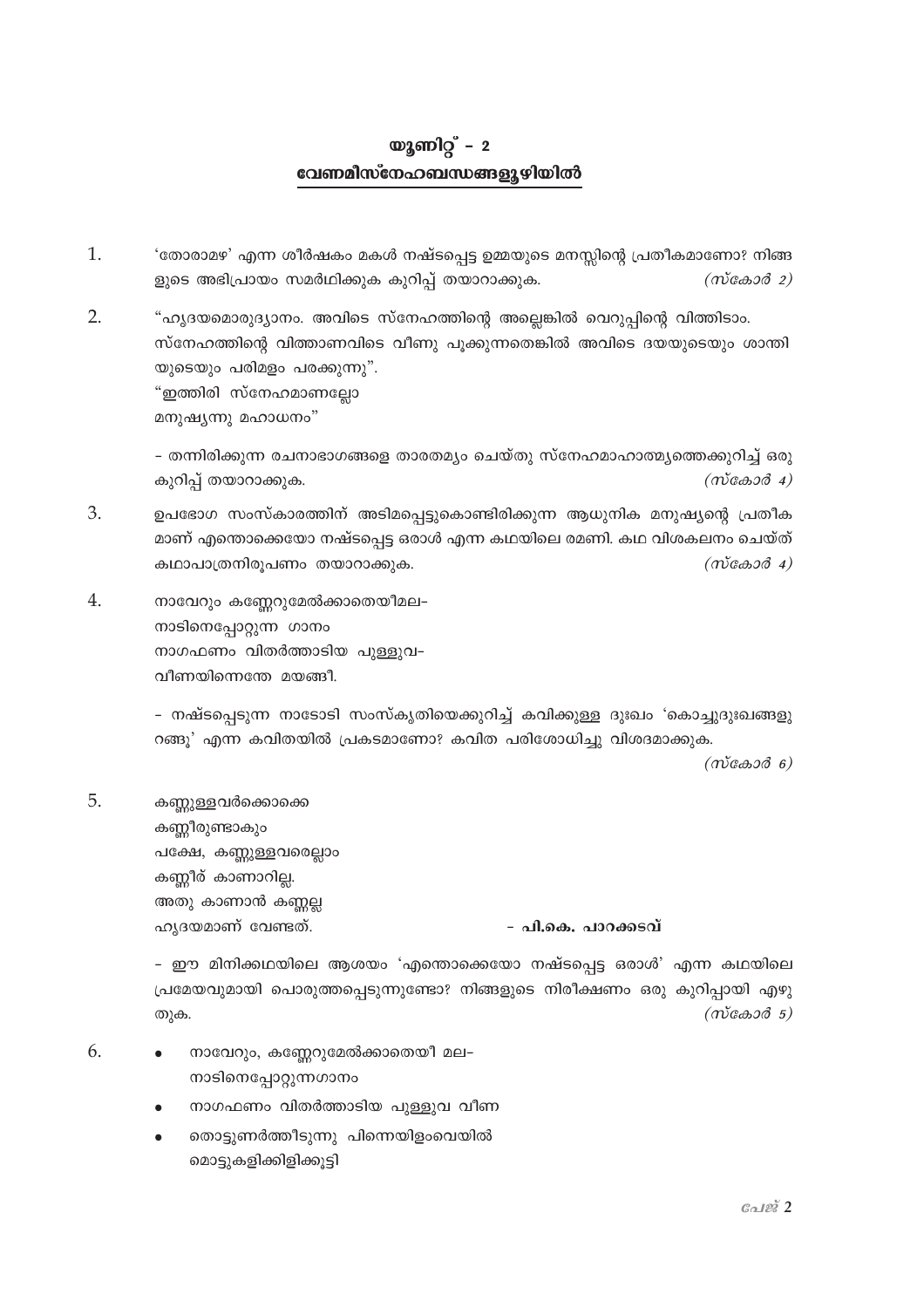തെച്ചിപ്പഴങ്ങളിറുത്തുകൊണ്ടോടുന്ന തെക്കൻ മണിക്കാറ്റുമോതി

- കവിയെ പ്രചോദിപ്പിച്ച ഈ ഗ്രാമീണ ചിത്രങ്ങളുടെ ഭംഗി വിശകലനം ചെയ്യുക. ഇവയ്ക്ക് കവിതയുടെ ഭാവതലവുമായുള്ള ബന്ധമെന്ത്? കുറിപ്പു തയാറാക്കുക.  $(m$ cass $\vartheta$  6)

7. "പടുസാരികളുടെ പളപളപ്പ്, അതെടുത്ത് ഒരു ചീനവലയെറിയുന്നപോലെ നമ്മുടെ മുന്നിലേക്കിടുന്ന സുന്ദരികളായ ചെറുപ്പക്കാരികളുടെ പ്രസരിപ്പ്".

> - ചീനവലയെറിയുന്നപോലെ എന്ന പ്രയോഗത്തിന്റെ ഭംഗി ഒന്നോ, രണ്ടോ വാകൃത്തിൽ  $(m\alpha\alpha\beta\beta)$ കുറിക്കുക.

8. തപോനിഷ്ഠമായ ജീവിതവും പരുക്കൻ പെരുമാറ്റവും കൈമുതലായ പിതാവിൽ നിന്ന് ഇടിത്തീപോലുള്ള ഷോക്കുകൾ പൊട്ടിപ്പുറപ്പെടുന്നതും പ്രതീക്ഷിച്ച് ഉമി ത്തീയിലെന്നപോലെ നീറി നിൽക്കുമ്പോഴാണ് പുതുജീവൻ നൽകുന്ന അമൃത വർഷമായി, അച്ഛന്റെ ഗീതാവാക്യം കേൾക്കുന്നത്.

> - അടിവരയിട്ട പ്രയോഗങ്ങൾ സന്ദർഭത്തിനു നൽകുന്ന അർഥസാധ്യതകൾ കണ്ടെത്തി  $(m \cos \theta 4)$ എഴുതുക.

- 9.. ഉമ്മയുടെ ഒടുങ്ങാത്ത ദുഃഖത്തിന്റെ പ്രതീകമായി 'തോരാമഴ'യെ സങ്കല്പിക്കുന്നതിന്റെ ഔചിത്യം വിശദീകരിച്ച് കുറിപ്പ് തയാറാക്കുക.  $(m \cos \theta 4)$
- 10. " പെട്ടെന്നു വന്നൂ പെരുമഴ, ഉമ്മയോ ചിക്കെന്നകത്തു തിരഞ്ഞു ചെന്നു വിലൊടിഞ്ഞെന്നു ചിണുങ്ങിടാറുള്ളൊരാ പുള്ളിക്കുട ചെന്നെടുത്തു പാഞ്ഞു പള്ളിപ്പറമ്പിൽ പുതുതായ് കുമിച്ചിട്ട മണ്ണട്ടിമേലെ നിവർത്തിവച്ചു". - തോരാമഴ

"ഉണ്ണിക്കൈയ്ക്കെടുക്കുവാനുണ്ണിവായ്ക്കുണ്ണാൻ വേണ്ടി, വന്നതാണീ മാമ്പഴം വാസ്തവമറിയാതെ" - മാമ്പഴം

– ഈ അമ്മമാർ മാതൃമനസ്സിന്റെ ചില പ്രത്യേക ഭാവങ്ങൾ പ്രതിഫലിപ്പിക്കുന്നില്ലേ? കാവൃ ഭാഗങ്ങൾ വിശകലനം ചെയ്ത് കുറിപ്പു തയാറാക്കുക.  $(m \cos \theta)$ 

11. "നോക്കു, അവളെ എന്തെങ്കിലും കൊടുത്ത് പറഞ്ഞയക്കു.... പിന്നെ ശല്ല്യാവും". രമണി പറഞ്ഞു.

> "അവൾക്കാരുംല്ല്യാ". അയാൾ പറഞ്ഞു "അതിന് നമ്മളെന്താ ചെയ്യ്യാ?".

– നമ്മുടെ സമൂഹത്തിൽ നിന്ന് സ്നേഹകാരുണ്യങ്ങൾ നഷ്ടപ്പെട്ടുകൊണ്ടിരിക്കുകയാണ് എന്ന സൂചനയാണോ രമണിയുടെ പ്രതികരണങ്ങളിൽ നിന്നും മനസ്സിലാക്കാൻ കഴിയു ന്നത്? നിങ്ങളുടെ നിരീക്ഷണം സമർഥിക്കുക.  $(m \cos \theta 4)$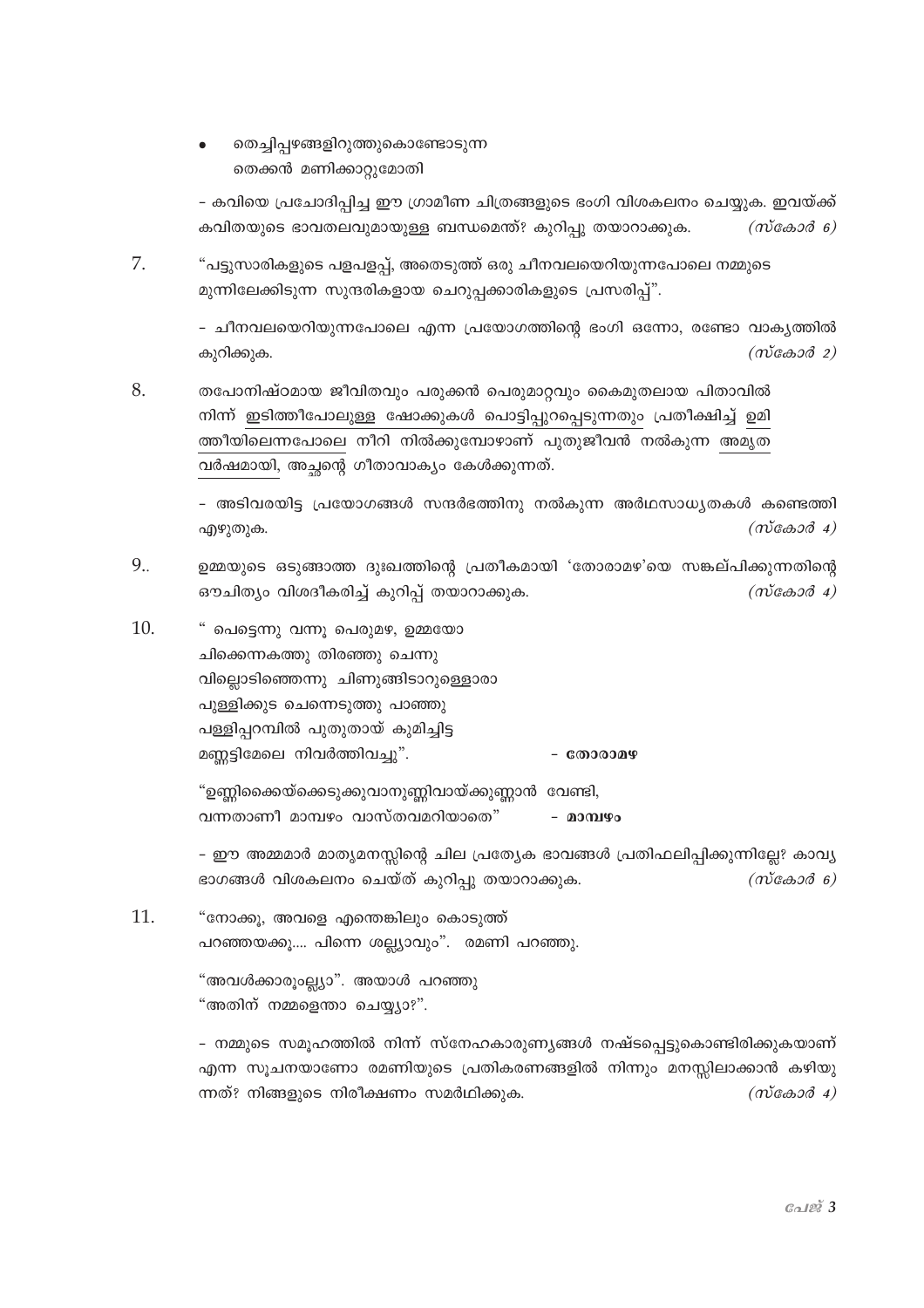$12.$ "വ്യക്തിദുഃഖങ്ങളേക്കാൾ, കവി പ്രധാനമായി കരുതുന്നത് സമൂഹത്തിന്റെ ദുഃഖ മാണ്"

> - കൊച്ചുദുഃഖങ്ങളുറങ്ങു എന്ന കവിതയെ അടിസ്ഥാനമാക്കി ഈ പ്രസ്താവനയെ വിലയി  $(m \cos \theta 4)$ രുത്തുക.

13. 'എന്തൊക്കെയോ നഷ്ടപ്പെട്ട ഒരാൾ' എന്ന കഥ സമകാലികസമൂഹത്തിന്റെ നേർചിത്രമാണ്. കഥ വിശകലനം ചെയ്ത് ഈ നിരീക്ഷണത്തിന്റെ സാധുത വിശദീകരിക്കുക.

 $(m\alpha A \alpha A)$ 

- 14. "ഇവിടെ ആ നിറം കിട്ടിയില്ലെങ്കിൽ നമുക്ക് തൃശൂരും കൂടി ഒന്ന് അന്വേഷിക്കാം. അവിടെ കിട്ടിയില്ലെങ്കിൽ കോയമ്പത്തൂരിൽ, അല്ലെങ്കിൽ ചെന്നെയിൽതന്നെ പോകേണ്ടിവരും. ഒരാഴ്ചയേ ഉള്ളു കല്യാണത്തിന്".
	- അവൾ ചോദിച്ചു. "എന്നേം കൊണ്ടുപോവ്വോ?"

"എങ്ങോട്ട്?"

"നിങ്ങളുടെ വീട്ടിലേക്ക്?"

- 'എന്തൊക്കെയോ നഷ്ടപ്പെട്ട ഒരാൾ' എന്ന കഥയിലെ രമണിയുടെയും പെൺകുട്ടിയു ടെയും ഈ സംഭാഷണ ഭാഗങ്ങൾ വിശകലനം ചെയ്ത് ഇരുവരുടെയും ജീവിതാവസ്ഥകൾ  $(m \cos \theta 2)$ വ്യക്തമാക്കുക.

15. വിശകലനകുറിപ്പ് തയാറാക്കുക. "ഒക്കത്തു പാട്ടിന്റെ തേൻകുടമേന്തി നീ– യെത്തിയില്ല, ന്തിമയങ്ങി!....... പെൺകൊടി നീ മണിത്തമ്പൂരുവാക്കുമാ-മൺകുടമിന്നാർക്കു വിറ്റു? നാവേറും കണ്ണേറുമേൽക്കാതെയീ മല-നാടിനെപ്പോറ്റുന്ന ഗാനം നാഗഫണം വിതർത്താടിയ പുള്ളുവ-വീണയിന്നെന്തോ മയങ്ങി?"

> - നാടോടിപ്പാട്ടിന്റെ പല പ്രത്യേകതകളും ഈ വരികളിൽ കണ്ടെത്താം. വിശകലനം ചെയ്ത് കുറിപ്പ് തയാറാക്കുക.  $(m \cos \theta 4)$

16. സുചനകൾ വ്യാഖ്യാനിക്കുക "അക്കൊച്ചു ശാരിക! ഭൂമി കന്യയ്ക്കെഴും ദുഃഖങ്ങൾ പാടിയ തയ്യൽ -നാടു വെടിഞ്ഞുപോം നന്മകൾ തൻകഥ പാടിയ പൈങ്കിളിപ്പൈതൽ"

> – ഈ വരികളിലൂടെ ധ്വനിപ്പിക്കപ്പെടുന്നതെന്തൊക്കെ? വിശകലനം ചെയ്ത് കുറിപ്പ് തയാ  $(m\ddot{c} \triangle 3\ddot{d} + 4)$ റാക്കുക.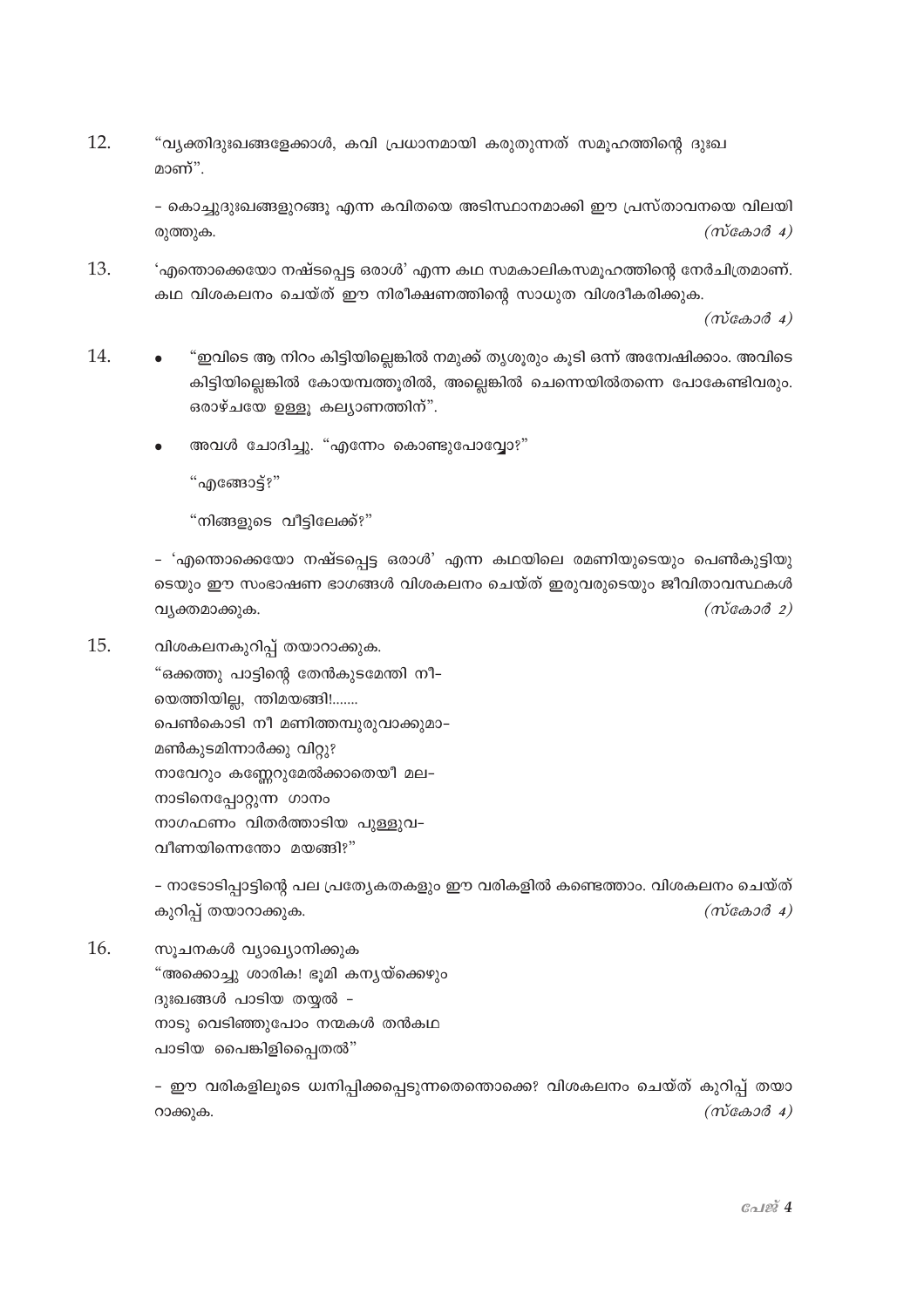#### 17. കണ്ടെത്തിയെഴുതുക.

- 'കദളി വനഹ്യദയനീഡത്തിലൊരു കിളിമുട്ടയടവച്ചു കവിതയായ് നീ വിരിയിപ്പതും" - ഭൂമിയ്ക്കൊരു ചരമഗീതം
- 'കൊക്കു വിടർത്തുന്നിതെന്നിലെയേകാന്ത– തപ്തമാം നീഡത്തിനുള്ളിൽ അക്കൊച്ചു ശാരിക! ഭൂമികന്യയ്ക്കെഴും ദുഃഖങ്ങൾ പാടിയ തയ്യൽ' - കൊച്ചുദുഃഖങ്ങളുറങ്ങു...

- കവിതയെ കിളിയാക്കി സങ്കൽപ്പിക്കുന്നതിലൂടെ കവിതയുടെ എന്തെല്ലാം പ്രത്യേകതക ളാണ് സൂചിപ്പിക്കപ്പെടുന്നത്?  $(m\tilde{\cos}\omega\tilde{\cos}4)$ 

## 18. വിലയിരുത്തൽ കുറിപ്പ് തയാറാക്കുക.

'മാതൃദുഃഖത്തിന്റെ അഗാധത ലളിതമായും ഹൃദയദ്രവീകരണ ശക്തിയോടെയും ആവിഷ്കരിച്ചിരിക്കുന്ന കവിതയാണ് തോരാമഴ'.

- ഈ അഭിപ്രായത്തെ വിലയിരുത്തി കുറിപ്പ് തയാറാക്കുക.  $(m\epsilon\omega\omega\omega\omega\omega)$ 

# യൂണിറ്റ് –  $03$ അലയും മലയും കടന്നവർ

### 19. ഒട്ടകം

പ്രസവിച്ചപ്പോൾ ഞാൻ ഒട്ടകമാണെന്ന് അമ്മ പറഞ്ഞു. അതുകൊണ്ട് അമ്മയെന്നെ ആട്ടിയകറ്റി, മരുഭൂമിയിലേക്കു വിട്ടു. വീട്ടിലെ സകലഭാരവും മുതുകിൽ വച്ചുതരാനും മറന്നില്ലമ്മ. കാലങ്ങളോളം ചുമന്നു ചുമന്ന്.... മരുഭൂമി മുഴുവൻ ചുറ്റിത്തീർത്ത് തീർത്ത് വീട്ടിലെത്തിയപ്പോൾ അമ്മയും സഹോദരങ്ങളും ചോദിച്ചു. ഒട്ടകത്തിനു വീട്ടിലെന്താ കാര്യം? വല്ല മരുഭൂമിയിലേക്കും പൊയ്ക്കൂടേ? ഞാനിപ്പോഴും മരുഭൂമിയിലാണ്. - ജോർജ് ജോസഫ് കെ.

- കവിതയുടെ പ്രമേയം, ആസ്വാദനാംശങ്ങൾ ഇവ പരിഗണിച്ച് ആസ്വാദനം തയാറാക്കുക.  $(m \cos \theta \sin \theta)$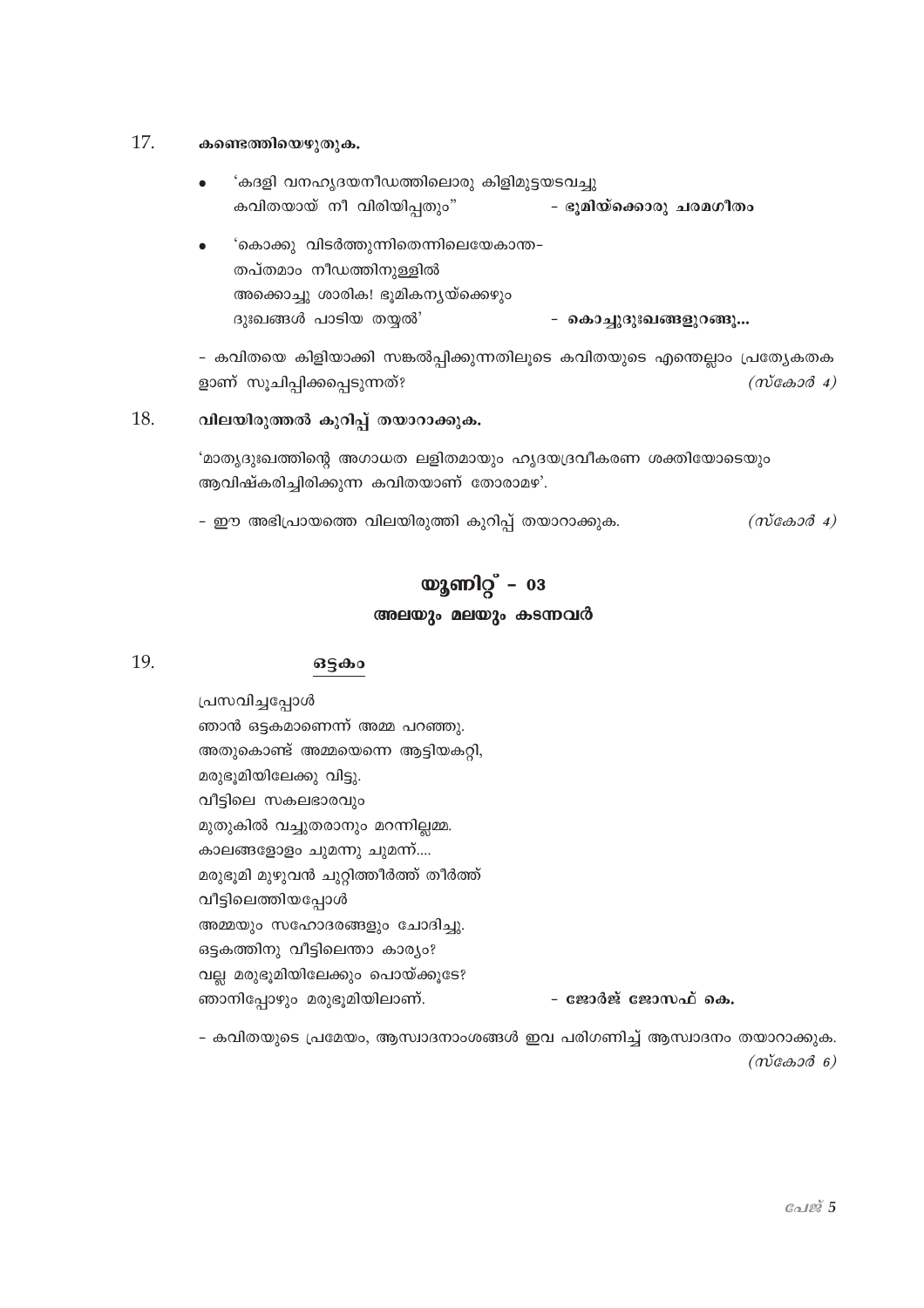20. ഞാനും ഒരു അർബാബും കുറേ ആടുകളും മാത്രമുള്ള ഒരു അന്യഗ്രഹത്തിലാണ് എന്റെ താമസം എന്ന എന്റെ വാചകത്തെ വല്ലപ്പോഴുമെങ്കിലും മുറിച്ചുകളയുന്നത് ആഴ്ചയിൽ രണ്ടുപ്രാവശ്യം വരുന്ന വെള്ളം വണ്ടിയും ആഴ്ചയിൽ ഒരിക്കൽ വരുന്ന പോച്ചക്കച്ചി ട്രെയിലറും മാസത്തിലൊരിക്കൽ വരുന്ന ഗോതമ്പു ലോറി യുമാണ്. - ആടുജീവിതം.

> - കഥാപാത്രത്തിന്റെ ജീവിതാവസ്ഥയെക്കുറിച്ച് എന്തൊക്കെ സുചനകളാണ് ഈ വാകൃ ത്തിൽ നിന്നു ലഭിക്കുന്നത്?  $(m \cos \theta 2)$

21. "കുതിച്ചു തീവണ്ടി കിതച്ചു പായുന്നു കുതുകാൽ ചിന്തകൾ കുതിക്കുന്നു മുമ്പേ". - ആസാം പണിക്കാർ

> - ജന്മനാട്ടിലേക്ക് തിരിച്ചുവരുന്ന തൊഴിലാളികളുടെ മാനസികാവസ്ഥ ഈ വരികളിൽ എത്ര ത്തോളം പ്രകടമാണ്? വിശദീകരിക്കുക.  $(m\alpha\alpha\beta\alpha)$

22. "ഒരു മനുഷ്യനെ കണ്ട സന്തോഷത്തിൽ ഞാനയാളെ ഒന്നു തൊടുക പോലുമു ണ്ടായി. അപ്പോൾ എന്റെ ഉള്ളിലൂടെ ആത്മനിർവൃതിയുടെ ഒരു കുളിർരേഖ കട ന്നുപോകുന്നതു ഞാൻ വ്യക്തമായും അനുഭവിച്ചു".

> - ഈ വാക്യങ്ങൾ വെളിപ്പെടുത്തുന്ന മാനസികഭാവങ്ങൾ കഥാസന്ദർഭവുമായി ബന്ധപ്പെ  $(m\tilde{\cos}a\tilde{\cos}a)$ ടുത്തി വിശകലനം ചെയ്യുക.

23. "എന്നാലും ആ വണ്ടികൾ മസറയോടടുക്കുമ്പോൾ എന്റെ മനസ്സ് എന്തെന്നില്ലാത്ത ഒരു സന്തോഷം കൊണ്ടു പിടയും".... പക്ഷേ, എന്നെ അകലത്താക്കി ആ വണ്ടി കൾ പൊടിപറത്തി ദുരേക്ക് ഓടി മറയുമ്പോൾ എന്നിൽ നിന്ന് ഒരു ലോകം തന്നെ ഓടി മറയുന്നതായിട്ടാണ് എനിക്കു തോന്നുക. അന്നേരം ഹൃദയം വാർന്നൊഴുകി പ്പോയതുപോലെ ഒരു തളർച്ച എന്നെ ബാധിക്കും".

> - 'ഹൃദയം വാർന്നൊഴുകിപ്പോയതുപോലെ' എന്ന പ്രയോഗം ധ്വനിപ്പിക്കുന്ന ആശയങ്ങൾ കണ്ടെത്തി കുറിക്കുക.  $(m\tilde{\cos}a\tilde{\cos}a)$

24. "ഇതു നജീബിന്റെ കഥയല്ല, ജീവിതമാണ്! ആടുജീവിതം. - ബന്യാമിൻ

> – 'ആടുജീവിതം' എന്ന പ്രയോഗം ധ്വനിപ്പിക്കുന്നതെന്തൊക്കെയെന്ന് വിശദീകരിക്കുക.  $(m \cos \theta 4)$

25. "കരുണാമയനായ അല്ലാഹുവേ, നീ എനിക്കു തന്ന കഠിന ദിവസങ്ങളിലൂടെ നട ന്നുപോകേണ്ടത് എന്റെ മാത്രം വിധിയായിരുന്നു. അതിന്റെ പേരിൽ നിരപരാധി യായ ഒരു മനുഷ്യനോട് ദ്വേഷിക്കുകയും മനസ്സിൽ ശപിക്കുകയും ചെയ്തതിനു നീ എന്നോടു പൊറുക്കേണമേ......" - ആടുജീവിതം

> - ഈ പ്രാർഥനയിൽ തെളിയുന്ന നജീബിന്റെ വ്യക്തിത്വത്തിന്റെ സവിശേഷത വിശകലനം ചെയ്ത് കുറിപ്പെഴുതുക.  $(m\alpha\beta\alpha\beta\alpha)$

26. "ഞാൻ പേപ്പർ മടക്കി പിന്നെ കണ്ണടച്ചിരുന്നു. കുറേ നേരം കരഞ്ഞു. ആ കത്തല്ല, ആ കരച്ചിലായിരുന്നു സത്യം; ആരും വായിക്കാത്ത സത്യം.

> - അടിവരയിട്ട വാകൃങ്ങൾ ധ്വനിപ്പിക്കുന്ന സതൃങ്ങൾ കുറിക്കുക.  $(m\tilde{\mathcal{C}}_{\mathcal{A}}\mathcal{A}_{\mathcal{A}})$

> > $Gol\mathcal{Z}6$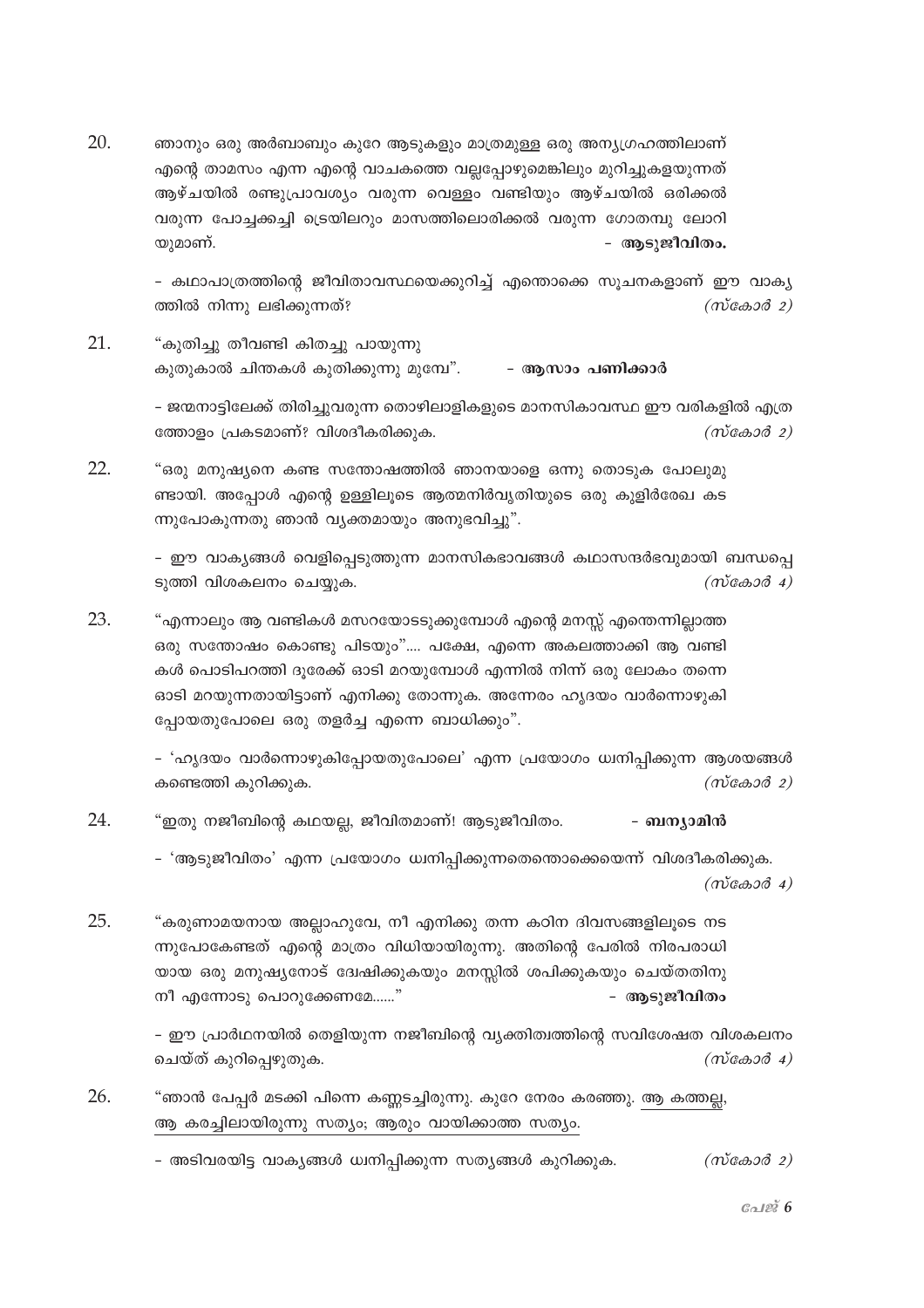27. "അപ്പോൾപോലും അയാളെന്റെ കണ്ണിൽ ഒന്നു നോക്കുക. കൂടി ചെയ്തില്ല. കഷ്ടം! എന്റെ നെഞ്ച് തകർന്നുപോയവിധം....."

> "ഞാനപ്പോൾ അയാളെ ശപിച്ചവിധം! ഇപ്പോഴെനിക്കത് ആലോചിക്കുക കൂടി വയ്മ". - ആടുജീവിതം

- വാക്യങ്ങൾ അപൂർണതയിൽ നിർത്തുന്നതുകൊണ്ട് സന്ദർഭത്തിനു കൈവരുന്ന ഭാവതീ വ്രത വിശദീകരിച്ച് കുറിപ്പ് തയാറാക്കുക.  $(m \cos \theta 4)$ 

- 28. 'ഒരു വേള പഴക്കമേറിയാലിരുളും മെല്ലെ വെളിച്ചമായ് വരും ശരിയായ് മധുരിച്ചിടും സ്വയം പരിശീലിപ്പൊരു കയ്പുതാനുമേ' - ആശാൻ
	- "എന്നാൽ പതിയെ…. പതിയെ.. ആ വാട എന്നിൽ നിന്ന് അകന്നുപോയി. അല്ലെങ്കിൽ അങ്ങനെ ഒരു വാടയെപ്പറ്റി മറന്നുപോയി. പിന്നെ പലവട്ടം ആലോ ചിച്ചു നോക്കിയിട്ടും എനിക്കത് അനുഭവിക്കാൻ പറ്റിയിട്ടില്ല".

- മനുഷ്യജീവിതത്തെക്കുറിച്ചുള്ള കുമാരനാശാന്റെ ദർശനത്തെ അടിസ്ഥാനമാക്കി ആടുജീ വിതത്തിലെ കഥാസന്ദർഭം വ്യാഖ്യാനിക്കുക.  $(m \cos \theta 4)$ 

- 29. പ്രവാസജീവിതത്തിന്റെ ഭീകരതയും ഞെട്ടിക്കുന്ന യാഥാർഥ്യങ്ങളുമാണ് ബെന്യാമിന്റെ ആടു ജീവിതത്തിലുടനീളം. നജീബിന്റെ അനുഭവവും ഗൾഫ് ജീവിതത്തെക്കുറിച്ചുള്ള നിങ്ങളുടെ ധാരണകളും താരതമ്യം ചെയ്ത് കുറിപ്പ് തയാറാക്കുക.  $(m \cos \theta)$
- 30. തുരുതുരെ കൊക്കു പറക്കും പാടങ്ങൾ, തുടരണി മണി കിലുങ്ങും മേടുകൾ, മുടി വിടർത്താടും കവുങ്ങുതെങ്ങുകൾ -ക്കിടയ്ക്കു പുഞ്ചിരി പൊഴിക്കും വീടുകൾ കരയ്ക്കു മാമ്പൂവാം നിരത്തുകൾ"

- വാങ്മയ ചിത്രത്തിന്റെ ഭംഗി വ്യക്തമാക്കുക.

31. "ഒരൊറ്റത്തെങ്ങു കണ്ടിടത്തിലൊക്കെയും സ്മരിച്ചു ഞങ്ങളീ പിറന്ന നാടിനെ; വെളുത്ത വസ്ത്രമൊന്നുടുത്തു കണ്ടിട– ത്തലിവൊടോർത്തതീയമലനാടിനെ".

> - ഇന്നത്തെ കേരളത്തെയോർക്കാൻ പ്രവാസികൾക്ക് ഈ ചിഹ്നങ്ങൾ സഹായകമാ കുമോ? നിങ്ങളുടെ അഭിപ്രായം സമർഥിക്കുക.  $(m \cos \theta 4)$

32. 'പുഞ്ചിരിപൊഴിക്കും വീടുകൾ'

> - മലനാട്ടിലേയ്ക്ക് തിരിച്ചുവരുന്ന തൊഴിലാളി തീവണ്ടിയാത്രയ്ക്കിടെ കാണുന്ന വീടിന് നൽകിയ വിശേഷണത്തിന്റെ അർത്ഥസാധ്യതകൾ എഴുതുക?  $(m\epsilon\omega\omega\omega\omega\omega)$

 $(m \cos \theta 4)$